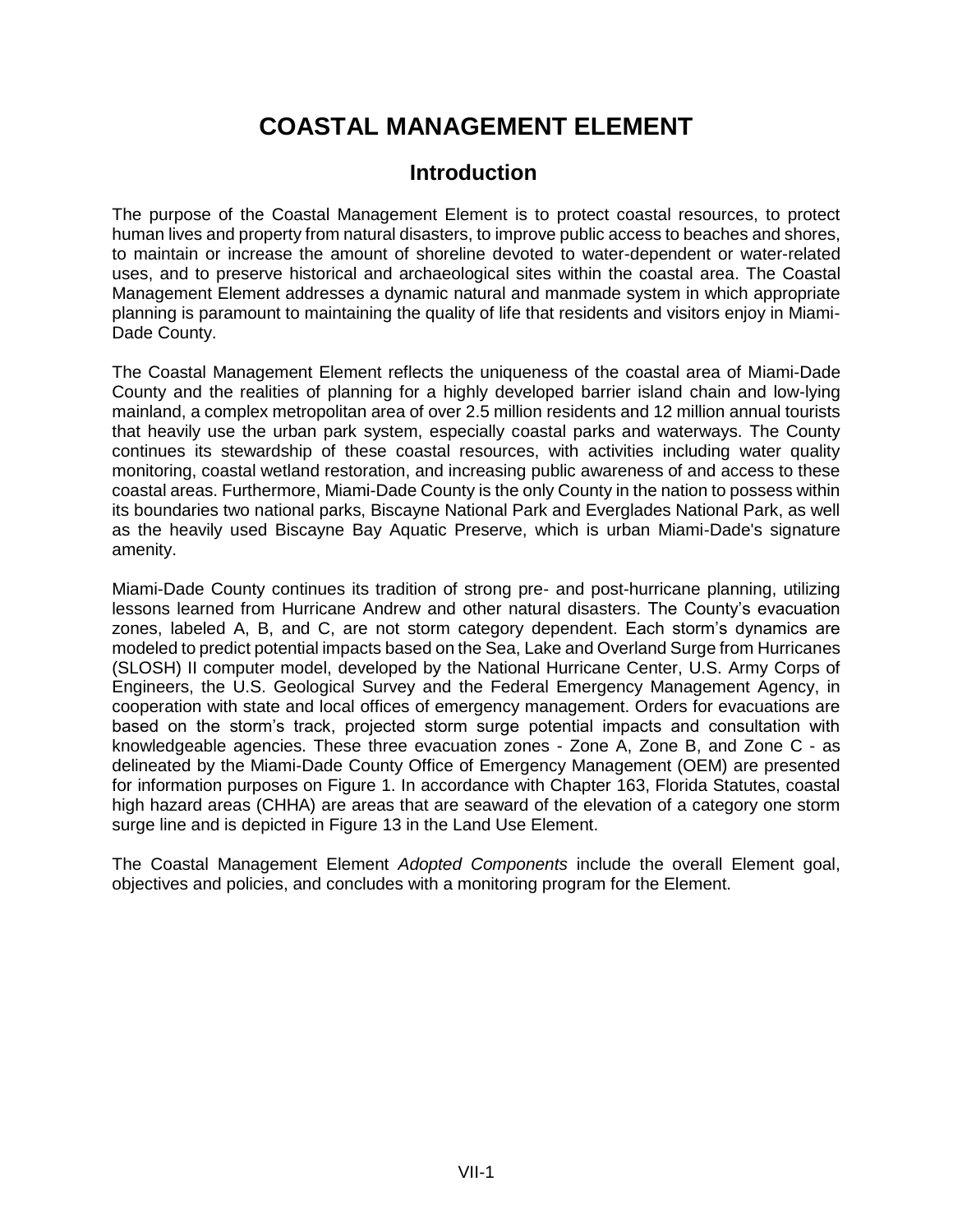# **GOAL**

**PROVIDE FOR THE CONSERVATION, ENVIRONMENTALLY SOUND USE AND PROTECTION OF ALL NATURAL AND HISTORIC RESOURCES; LIMIT PUBLIC EXPENDITURES IN AREAS SUBJECT TO DESTRUCTION BY NATURAL DISASTERS; AND PROTECT HUMAN LIFE AND PROPERTY IN THE COASTAL AREA OF MIAMI-DADE COUNTY, FLORIDA.** 

# **Objective CM-1**

#### **Protect, conserve and enhance coastal wetlands and living marine resources in Miami-Dade County.**

#### **Policies**

- CM-1A. Mangrove wetlands in the following locations and mangrove wetlands within the "Environmental Protection" designation on the Adopted Land Use Plan (LUP) Map for Miami-Dade County shall be designated as "Mangrove Protection Areas":
	- Publically owned mangrove wetlands within and adjacent to the Oleta River State Recreation Area
	- Haulover Park
	- Bird Key (privately owned)
	- Near-shore islands and northwestern shoreline of Virginia Key
	- The western shore of Key Biscayne
	- Bear Cut Preserve
	- The Cocoplum Mangrove Preserve
	- Matheson Hammock Park
	- R. Hardy Matheson Preserve
	- Chapman Field Park
	- The Deering Estate and Chicken Key
	- Royal Harbor Yacht Club and Paradise Point south shoreline (privately owned)
	- Mangrove and scrub mangroves within and adjacent to Biscayne National Park and Everglades National Park to the landward extent of the mangroves
	- Mangrove and scrub mangroves within and adjacent to Card Sound, Manatee Bay, Florida Bay and Barnes Sound to the landward extent of the mangroves

In these areas no cutting, trimming, pruning or other alteration including dredging or filling of mangroves shall be permitted except for purposes of surveying or for projects that are: (1) necessary to prevent or eliminate a threat to public health, safety or welfare; (2) water dependent; (3) required for natural system restoration and enhancement; or (4) clearly in the public interest; and where no reasonable upland alternative exists. In such cases, the trimming or alteration shall be kept to the minimum, and done in a manner, which preserves the functions of the mangrove system, and does not reduce or adversely affect habitat used by endangered or threatened species.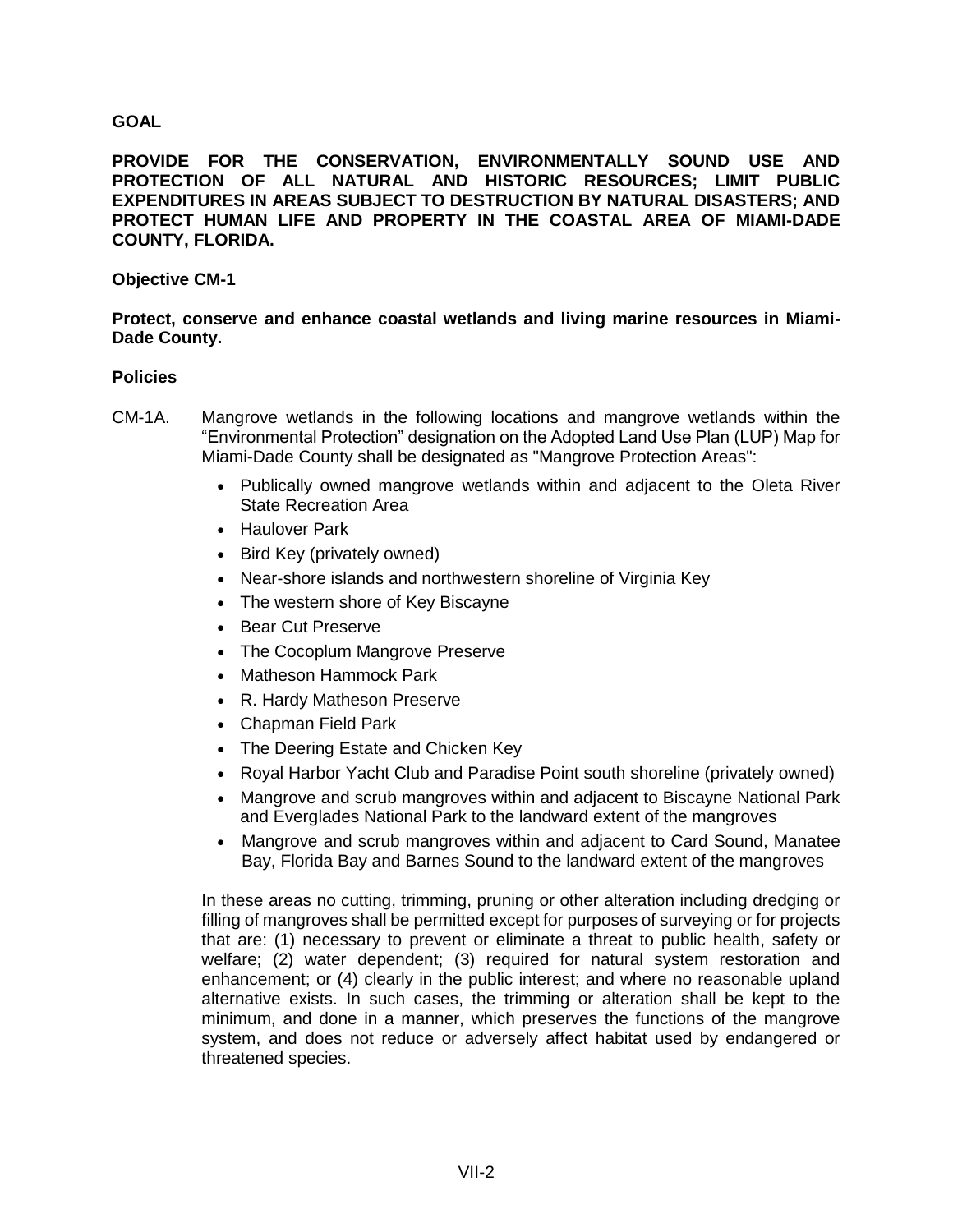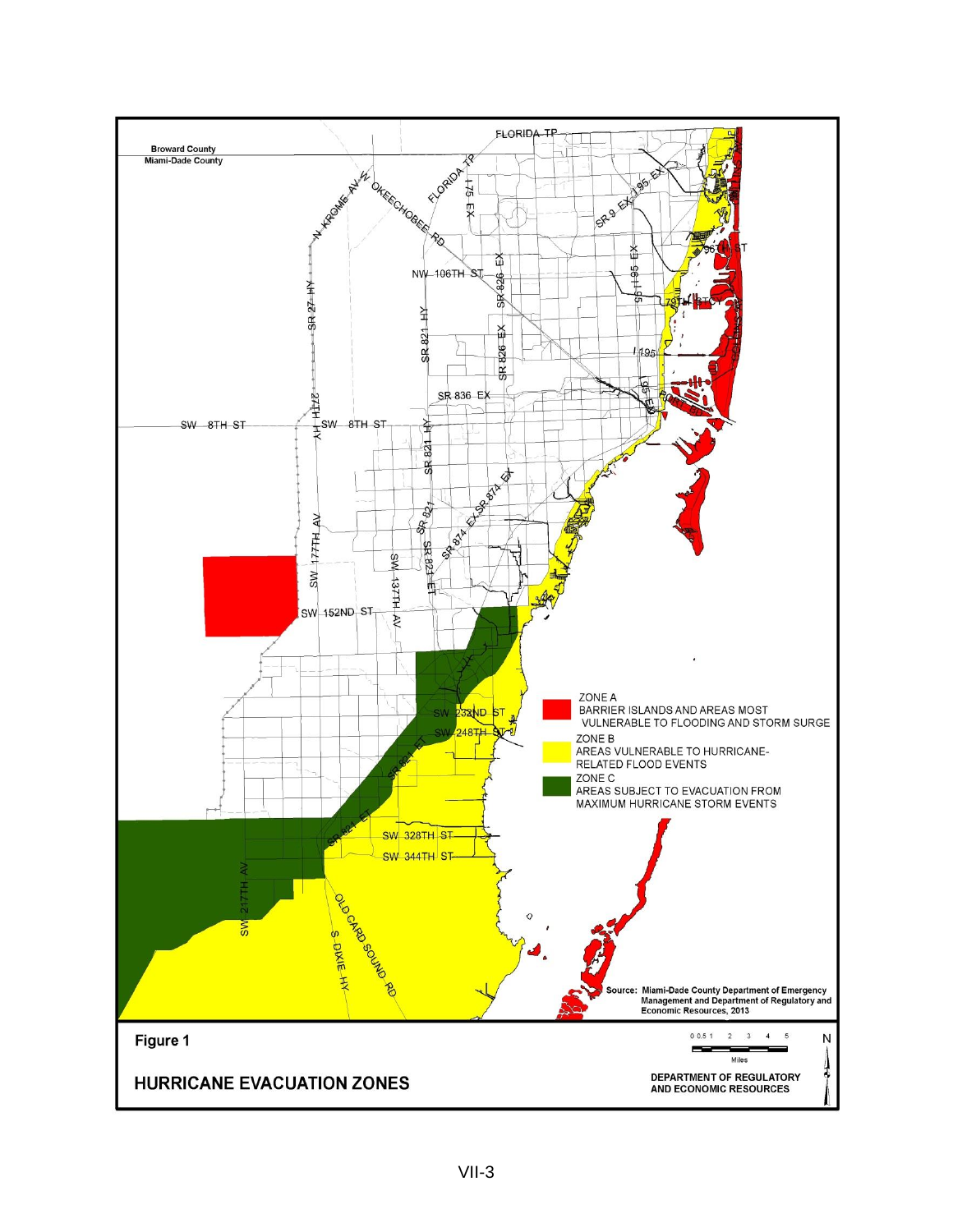- CM-1B. Natural surface water flow regimes into and through coastal wetland systems will be restored and maintained to the maximum extent possible.
- CM-1C. Where shoreline access is to be provided through mangroves or coastal marshes, elevated boardwalks, designed to minimize the impact to wetland vegetation, shall be utilized.
- CM-1D. Mangrove forest, coastal hammock or other natural vegetative communities which remain in urban areas shall be maintained, protected, and incorporated into landscaping plans where development or redevelopment is to occur, except for trimming authorized by exemption pursuant to Ch. 403, Florida Statutes. To promote revegetation of coastal band mangrove trees, pruning or alteration of propagule or seed bearing trees shall be conducted in such a manner to preserve as much of the seed source as possible. Limited removal and trimming of mangrove trees outside of Mangrove Protection Areas for the purpose of providing necessary maintenance and/or visual shoreline access may be permitted, pursuant to the provisions of Chapter 24 of the Code of Miami-Dade County, as may be amended from time to time, or qualify for an exemption pursuant to Ch. 403, Florida Statutes.
- CM-1E. Wherever a coastal wetland is degraded or destroyed, a wetland with an equal or greater amount of habitat value shall be created, enhanced or restored, maintained and monitored as required pursuant to Uniform Mitigation Assessment Methodology, Section 373.414(18), Florida Statutes. Created habitats and restored habitats shall be perpetually maintained free of invasive exotic vegetation. Habitats of endangered or threatened species shall not be degraded or destroyed.
- CM-1F. Replanting of mangroves and marsh grasses shall be used to enhance spoil islands, street ends, rights-of-way, parks, and other public or semi-public shorelines. Mangroves and marsh grasses should be planted in riprap planters except in extremely protected areas with very limited public access. DERM shall maintain guidelines for the construction of planters and the selection and placement of vegetative material.
- CM-1G. No further dredging or filling that would result in the destruction of grass/algal flats, hard bottom or other viable benthic communities shall be permitted in Dumfoundling Bay, Biscayne Bay, or Card Sound or Barnes Sound, or the tidal portions of their natural tributaries, except as provided for in Chapter 24 of the Code of Miami-Dade County, as may be amended from time to time.
- CM-1H. Long-term monitoring of water quality, benthic habitats, and living resources shall be undertaken to improve permitting processes and to guide future coastal restoration and enhancement activities.
- CM-1I. Artificial reefs will be constructed to enhance and create habitat for fish and benthic species within permitted artificial reef sites. Only appropriate materials for reef construction and in accordance with State guidelines and the County's artificial reef policies shall be used to create artificial reefs. In Dumfoundling Bay and Biscayne Bay north of Biscayne National Park artificial reef construction will occur in deep dredge holes and troughs, and that meet the following criteria: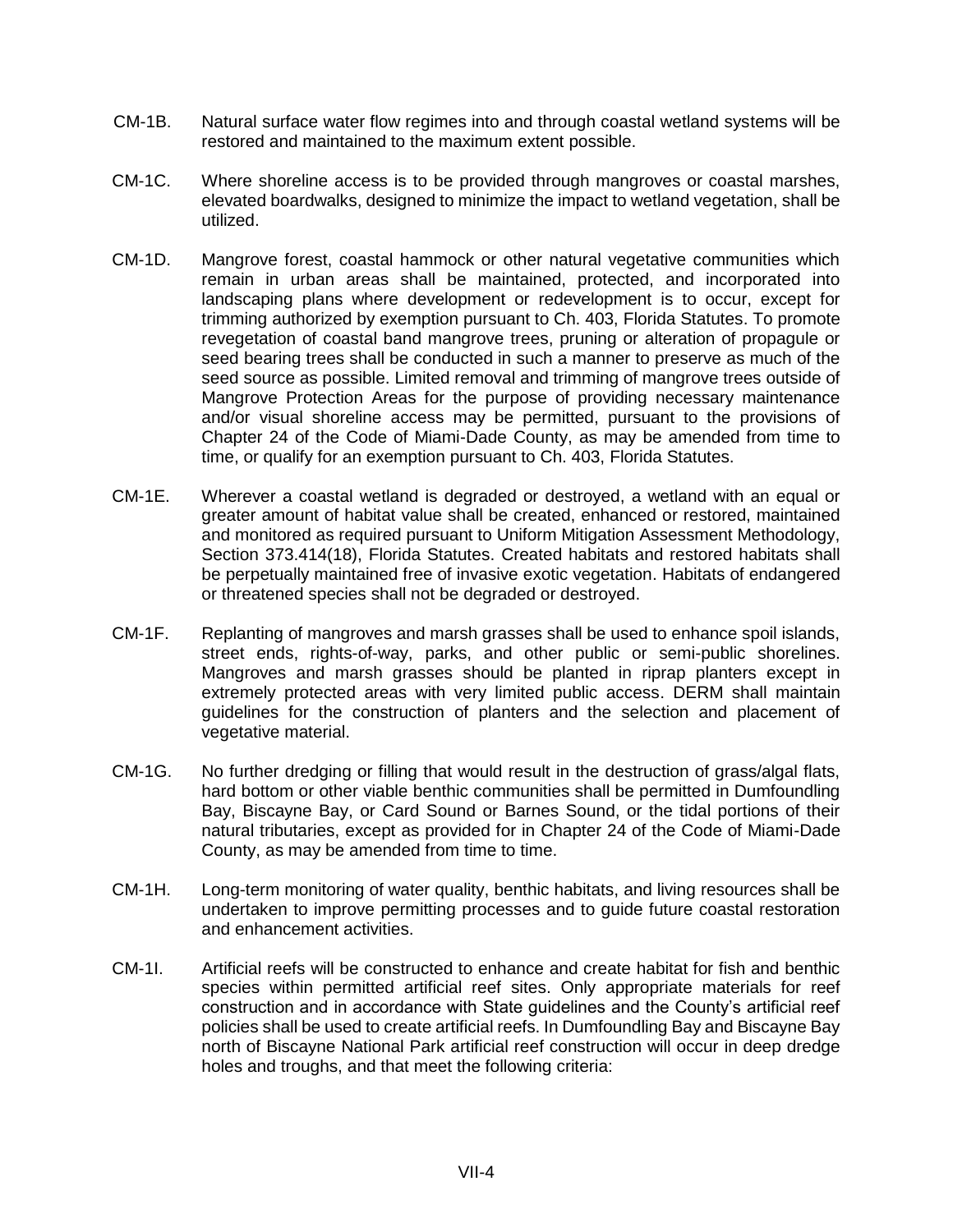- i) reef material can be placed in a manner that will not interfere with traditional boating or fishing uses, and will not be harmful to existing or adjoining marine environments;
- ii) they are areas that are prone to accumulate fine bottom sediment that is resuspended by tidal flow, minor wind stress or boat agitation; and,
- iii) they are preferentially accessible to shoreline fishermen.
- CM-1J. The County's Geographic Information Systems database shall be expanded to include information generated through the coastal permitting process to facilitate assessment of net gains and losses of coastal wetlands and benthic habitats and long-term cumulative impacts to the bays and tributaries in Miami-Dade County.
- CM-1K. The preservation of estuarine nursery functions shall be taken into consideration in making decisions about canal discharge schedules. The County shall work with the U.S. Army Corps of Engineers, Biscayne National Park, and the South Florida Water Management District to better understand existing and historic surface and ground water flows to Biscayne Bay and their relationship to the Bay's critical estuarine nursery functions.

# **Protect, conserve or enhance beaches and dunes and offshore reef communities.**

- CM-2A. Where beach restoration or renourishment is necessary, the project shall be designed and managed to minimize damage to the offshore grass flats and dune vegetation.
- CM-2B. Beaches shall be stabilized by planting, maintaining and monitoring appropriate dune vegetation, and by providing elevated footpaths or other means of traversing the dune without contributing to erosion. All subsequent activities or development actions on, or bordering the restored beach, shall be compatible with and contribute to beach maintenance.
- CM-2C. To the greatest extent possible, areas that encompass offshore reefs, grass flats or benthic resources will not be impacted, and any permitted impacts to those habitats, inclusive of associated lost services, will be mitigated. Areas of offshore reefs, grass flats and/or benthic resources shall not be used as borrow areas for beach restoration or renourishment projects. Areas that may be used as borrow areas should contain appropriate sand quality and have sufficient distance from existing reef, grass flats or other benthic resources for the protection of those resources.
- CM-2D. Artificial reef sites located in the offshore waters of Miami-Dade County shall continue to be utilized in natural resource management and for marine habitat creation. The placement of appropriate artificial reef materials, including ships, barges, steel structures, limestone boulders, large concrete structures and prefabricated calcium carbonate modules, shall be in accordance with State guidelines and the County's artificial reef policies.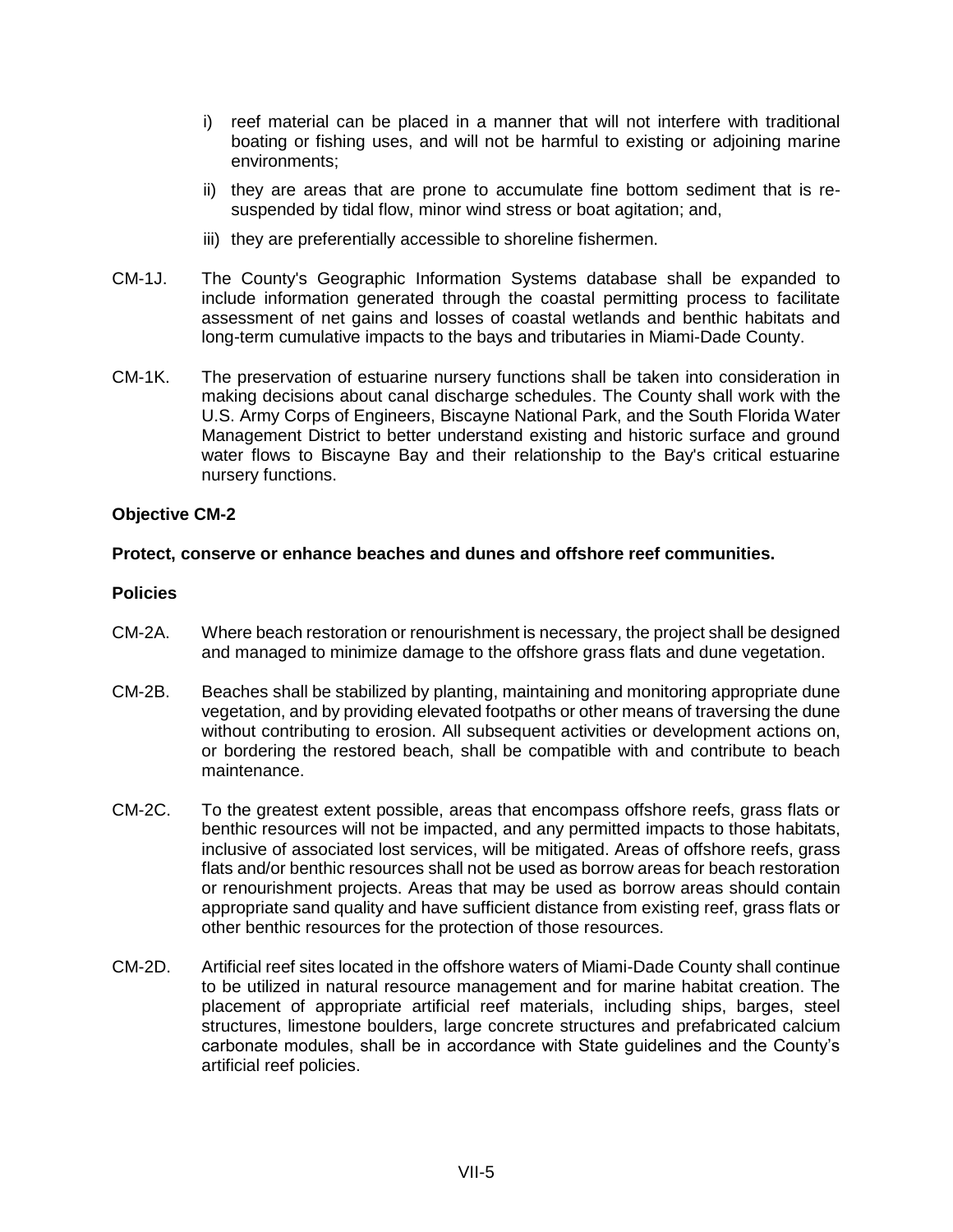- CM-2E. Miami-Dade County shall continue to monitor and protect the offshore reef tract in northern Miami-Dade County. As needed to protect the reef resources, Miami-Dade County shall seek designation of new, or modification of existing anchoring areas.
- CM-2F. Miami-Dade County shall protect its coastal area and shoreline from the establishment of invasive exotic pest plant species that degrade native coastal vegetation. The County Parks, Recreation and Open Spaces Department and the County's Division of Environmental Resources Management (DERM) shall continue exotic pest plant control planning and programs that include public involvement to restore parkland and other natural areas by removing invasive exotic plants and reseeding or replanting native species, when appropriate.
- CM-2G. Miami-Dade County DERM shall continue to monitor and document the effect of artificial reefs on fishery resources, the types of material best suited for use, and the impact of artificial reef users on the sites.
- CM-2H. Miami-Dade County shall take an active role in fishery management issues addressed by the Florida Fish and Wildlife Conservation Commission related to artificial reefs and gear types which can adversely impact artificial and natural reefs.

#### **Miami-Dade County shall continue activities to maintain or improve water quality in coastal and estuarine water bodies.**

- CM-3A. The County shall continue to evaluate the impacts of marina siting, design, operation and maintenance on water and sediment quality and marine habitats in order to refine marina permitting processes.
- CM-3B. The County shall seek funds to provide 24-hour enforcement of pollution control laws and for areas with problematic water quality on the Miami River, Little River Areas, Arch Creek, or in Verified Impaired Waters.
- CM-3C. Miami-Dade County shall continue to identify environmentally damaging stormwater outfalls in unincorporated Miami-Dade County or on county roads. Improvements to priority outfalls in the major canal basins throughout Miami-Dade County shall continue to be implemented.
- CM-3D. The County shall work with the Florida Department of Environmental Protection and the South Florida Water Management District in consultation with the National Park Service to pinpoint sources of environmental degradation, refine existing water quality standards, and develop new standards for sediments and their toxic components.
- CM-3E. Pursuant to the findings of the Florida Inland Navigation District (FIND) study on spoil disposal when completed, Miami-Dade County shall work with FIND to retain sufficient active spoil sites and seek to have any identified unneeded spoil sites redesignated. Miami-Dade County shall also continue to evaluate alternative spoil disposal methods.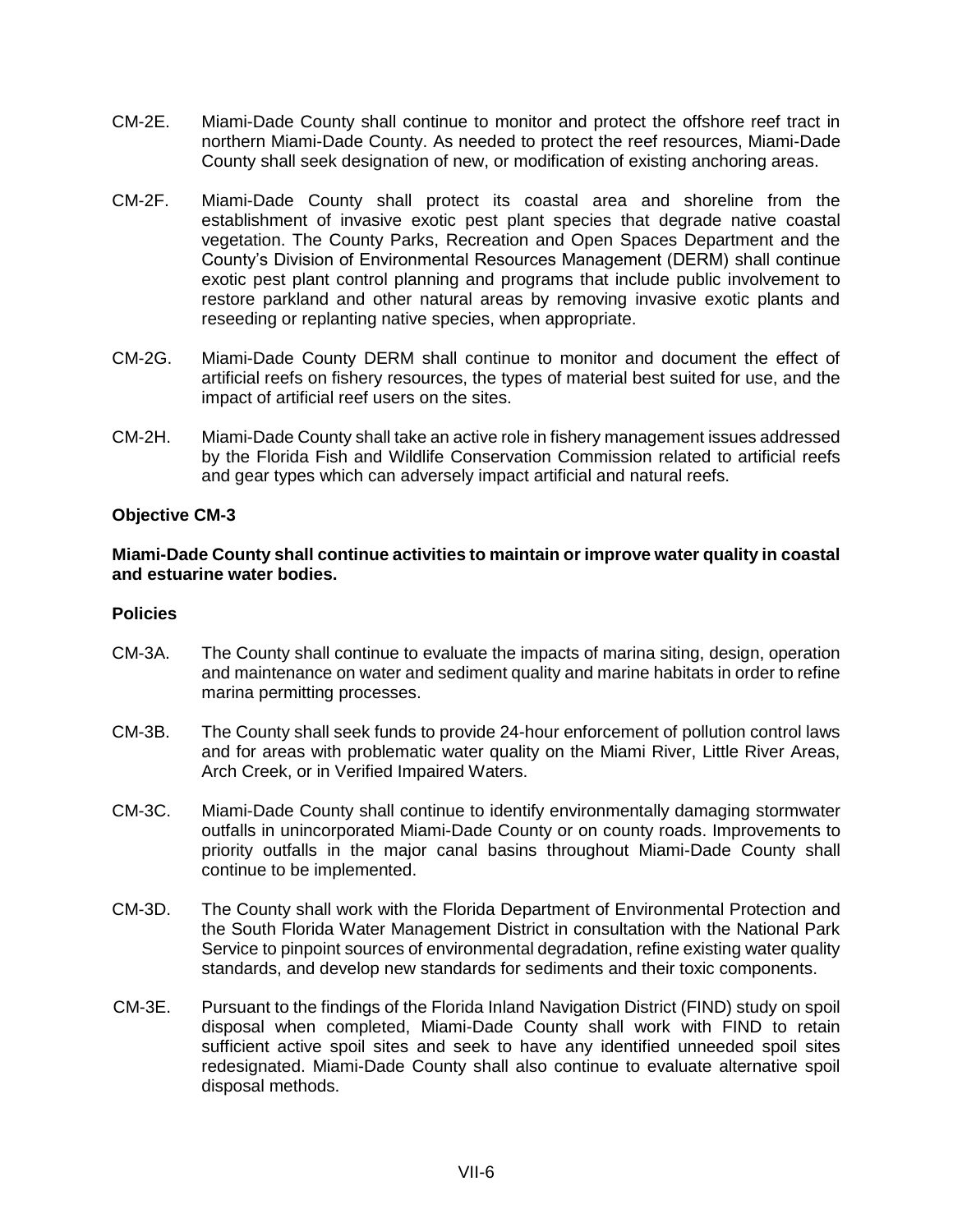- CM-3F. Any new cuts, or submerged or emergent spoil areas that are permitted, shall be located and designed not to cause water quality degradation and to ameliorate potential damage from tidal currents and wave scour. They shall be stabilized during the construction process.
- CM-3G. Unconsolidated submerged cuts and shorelines that are a persistent source of turbidity shall be identified. Consistent with available funding and approved technology, the County shall stabilize those areas so identified that are in public ownership through the use of riprap and the re-establishment of shoreline vegetation.
- CM-3H. The County shall continue to identify and monitor all businesses in the coastal area that generate 55 gallons or more of hazardous or industrial wastes per year to ensure compliance with Chapter 24 of the County Code.
- CM-3I. Miami-Dade County shall continue to ensure that residential marinas and docking facilities with more than ten boat slips and all commercial marinas, shipping terminals, boat yards and boat manufacturing facilities shall be monitored annually to comply with Best Management Practices for marine facilities and other pertinent provisions of Chapter 24 of the County Code.
- CM-3J. Miami-Dade County shall continue to require the proper maintenance and functioning of dockside pumpout facilities through the Marine Facilities Operating permit process.
- CM-3K. Miami-Dade County shall monitor the implementation of the Coast Guard's Memorandum Of Understanding on pollution response policies and protocols. Only if necessary will the County seek delegation of authority to regulate discharge of wastewater and bilge water to estuarine and coastal waters.
- CM-3L. Stormwater management techniques which emphasize retention and infiltration techniques, including injection wells; back-sloping and berming; and low maintenance, salt tolerant native landscaping shall be given preference for use in the Coastal Area.
- CM-3M. Bulkhead repair or construction shall include the placement of riprap except where placement would be a hazard to navigation or public safety, or would preclude continued public recreational uses. Alternatives to riprap, such as an area of waveabsorbing material built into a seawall, shall be evaluated for use in places where riprap is not practical or safe, and where boat wakes create hazards to navigation.
- CM-3N. Trash and litter pickup on the islands and along the shoreline of Biscayne Bay shall be done as needed.
- CM-3O. The County shall continue to inspect existing water-dependent facilities to ensure that they meet applicable water quality and other environmental standards.
- CM-3P. Miami-Dade County shall continue to assist the State of Florida in developing antidegradation targets to protect Outstanding Florida Waters and Outstanding National Resource Waters of Biscayne Bay.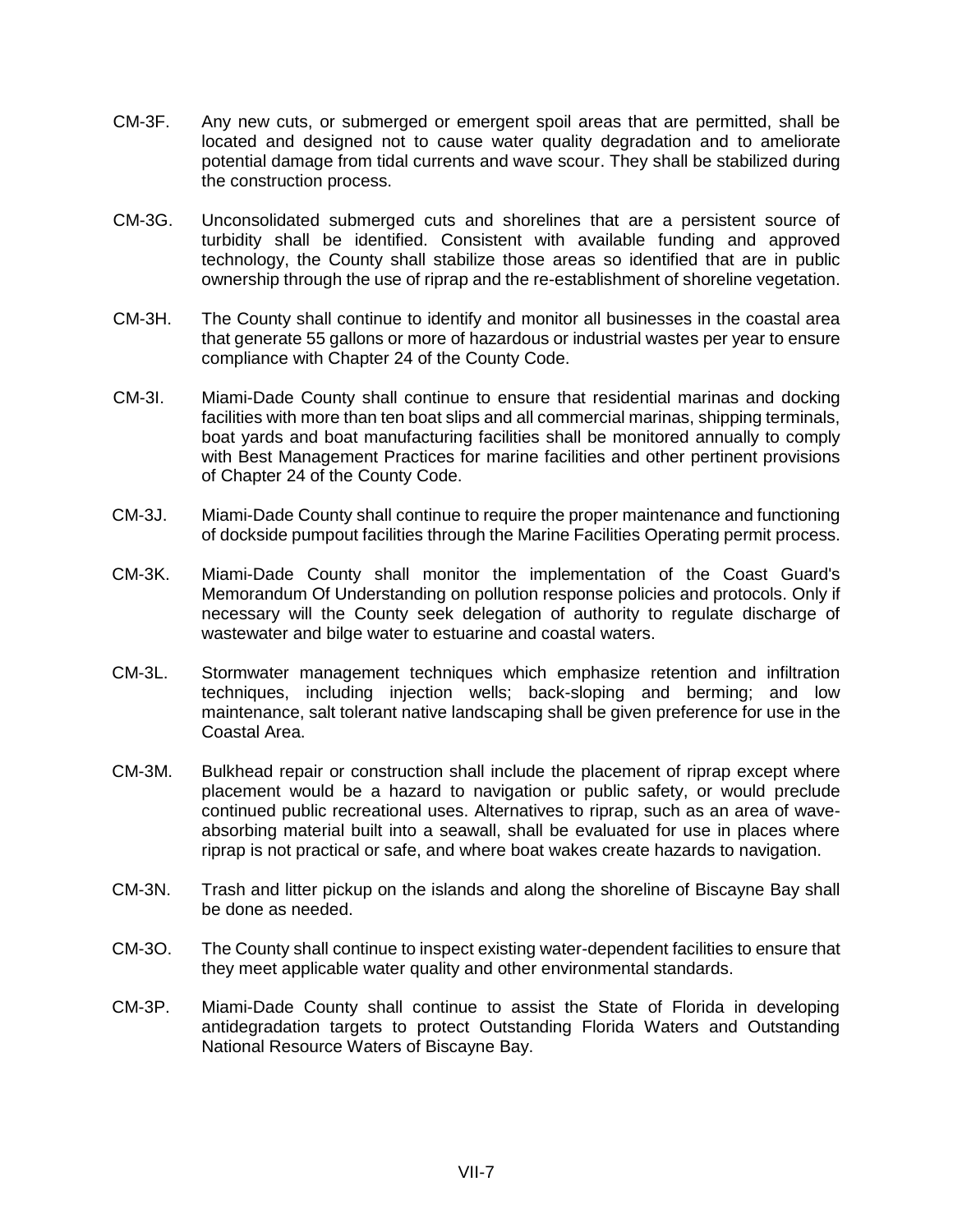**Miami-Dade County shall continue to work in cooperation with other appropriate agencies to increase the acreage, restoration and enhancement of publically owned benthic, coastal wetland and coastal hammock habitat. Endangered and threatened animal species and coastal wildlife shall be protected and coastal habitats restored and managed to improve wildlife values.** 

- CM-4A. Areas that are used for nesting, feeding or congregation by endangered and threatened species shall be protected from alteration and human activities that would further imperil those species.
- CM-4B. Miami-Dade County shall seek to establish, or reestablish, in cooperation with appropriate agencies, wildlife corridors in appropriate coastal locations such as: the Oleta River; areas between Matheson Hammock and Turkey Point; in the South Dade Wetlands and Southern Glades Wildlife and Environmental Area; and within the boundaries of Everglades National Park and Biscayne National Park.
- CM-4C. Travel corridors used by endangered or threatened species shall be protected to the extent possible from alteration and human activities that would further imperil those species.
- CM-4D. Miami-Dade County shall seek funding and assist federal, state, and other appropriate private sector agencies and organizations to remove invasive plant and animal species along the coast of Miami-Dade County in connection with regional South Florida ecosystem restoration programs.
- CM-4E. To minimize conflict between boaters and the endangered West Indian Manatee, Miami-Dade County shall continue to implement recommendations contained in Section III. C., Land Development of the Miami-Dade Manatee Protection Plan, approved by the Board of County Commissioners on November 21, 1995.
- CM-4F. Planning and permitting of new or expanded marine facilities shall be consistent with the requirements of Section III. G, Land Development of the Miami-Dade County Manatee Protection Plan, approved by the Board of County Commissioners on November 21, 1995.
- CM-4G. Within areas that have been identified as essential manatee habitat, the number of powerboat slips in multi-family residential marinas shall be consistent with Section III.C, Land Development of the Miami-Dade County Manatee Protection Plan, approved by the Board of County Commissioners on November 21, 1995, and not exceed the number of approved residential units.
- CM-4H. Manatee protection measures shall be established for high speed boating activities.
- CM-4I. Miami-Dade County Parks, Recreation and Open Spaces Department shall continue to promote awareness of the value of native coastal wildlife and threats to their survival through conducting wildlife nature programs and special events.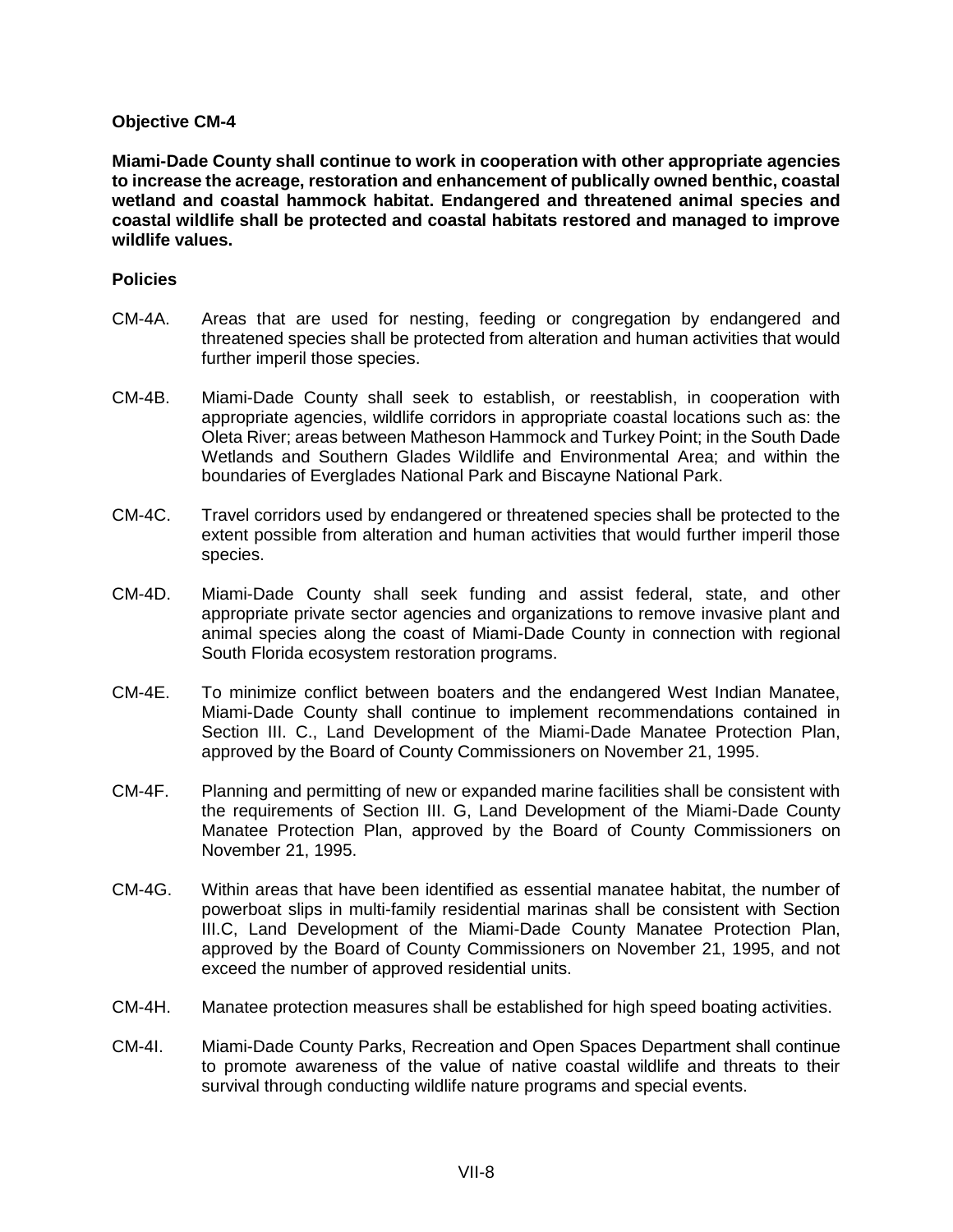CM-4J. Miami Dade County shall continue to restore its coastal habitat for the coastal wildlife and other protected species which may utilize these habitats.

# **Objective CM-5**

# **Miami-Dade County shall increase the amount of shoreline devoted to water-dependent, water-related, and publicly accessible uses.**

- CM-5A. A wide range of public water-oriented opportunities shall be provided at the water's edge within the Coastal Area in Miami-Dade County. Through its Shoreline Development Review process, the County shall continue to afford greater visual and physical public access to the coastal bays and their tributaries.
- CM-5B. The County shall place a high priority on maintaining existing water-dependent uses (i.e., uses which cannot exist or occur without association with coastal or estuarine water masses), and water-related uses by the public identifying appropriate, environmentally compatible new areas for such activities. Priority will be given in land planning by Miami-Dade County for water-dependent land uses along the shoreline.
- CM-5C. Miami-Dade County shall continue to place a high priority on the acquisition of coastal lands for use as parks and preserves.
- CM-5D. New developments, larger than single family or duplex residences within the County's Shoreline Development Review Boundary shall be water dependent, water related, or at a minimum should include environmentally compatible shoreline access facilities such as walkways, piers, and viewing areas with landscaping grouped or spaced for views of and from the water, as provided for in Chapter 33D of the Code of Miami-Dade County, as may be amended from time to time. The County will continue to evaluate the effectiveness of the Shoreline Development Review process and develop compliance and enforcement strategies, if necessary.
- CM-5E. The use of causeways, road rights-of-way and canal easements at shorelines shall be expanded wherever possible and additional sites sought to provide public access for existing and proposed boating-related launch and storage facilities and other water-related activities.
- CM-5F. The siting of public or private water dependent facilities shall be based on upland, shoreline and in-water characteristics, as well as submerged land ownership. At a minimum, the following general criteria shall be used to determine the appropriateness of sites within the Coastal Area for marina/water-dependent projects:
	- i) Construction or subsequent operation of any proposed marina/ water-dependent project shall not destroy or degrade:
		- (a) Hammocks, pinelands, or salt marshes, or
		- (b) Mangrove Protection Areas, or
		- (c) Seagrass or hard bottom communities, or
		- (d) Habitats used by endangered or threatened species.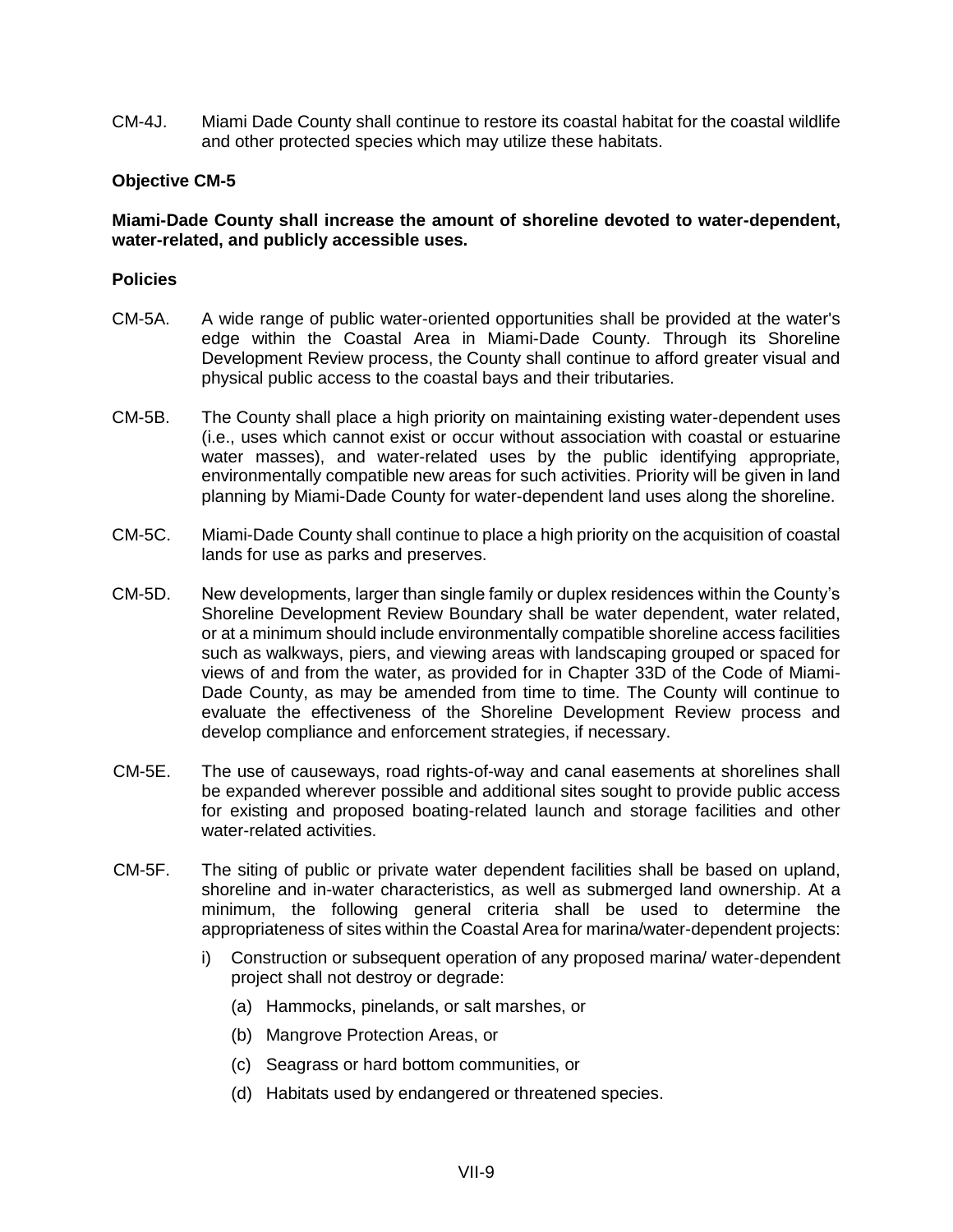- ii) Where applicable, the proposed marina/water-dependent project site shall have:
	- (a) A minimum depth of 4 feet at mean low tide in the proposed marina basin and access channel, and direct access to the Intracoastal Waterway or to another dredged channel or area with a minimum of 6 feet at mean low tide, and
	- (b) Good landside accessibility.
- iii) The proposed marina/water-dependent facility shall be:
	- (a) Compatible with existing, surrounding land uses, and
	- (b) Of sufficient size to accommodate project and the required parking, and
	- (c) Consistent with the requirements of Miami-Dade County's Shoreline Development Review process, as specified in Chapter 33D of the Code of Miami-Dade County, as may be amended from time to time.
- iv) The proposed marina/water-dependent facility shall:
	- (a) Preserve or improve traditional public shoreline uses and public access to estuarine and coastal waters, and
	- (b) Preserve or enhance the quality of the estuarine and coastal waters, water circulation, tidal flushing and light penetration, and
	- (c) Preserve archaeological artifacts or zones and preserves or sensitively incorporate historic sites, and
	- (d) Provide a hurricane contingency plan.

# **Miami-Dade County shall preserve traditional shoreline uses and minimize user conflicts and impacts of man-made structures and activities on coastal resources.**

- CM-6A. By 2017, Miami-Dade County shall seek funding to study protection of traditional public uses of the shoreline and water, user conflicts, and impacts of construction and activities on coastal resources, including potential solutions.
- CM-6B. The County shall work with the National Park Service, the Florida Department of Environmental Protection and other agencies to maintain traditional recreational uses of the shoreline, beaches, cuts and creeks by enforcing public safety measures and not allowing user conflicts to increase to a point that precludes or poses serious hazard or conflict with these traditional uses.
- CM-6C. The County shall encourage full enforcement of laws regulating the use of shrimp trawling nets near bridges.
- CM-6D. No filling, spoiling or placement of structures in or over coastal or estuarine waters shall be permitted to diminish water surface areas that have been traditionally and intensively used by the general public for activities such as fishing, swimming, and boating.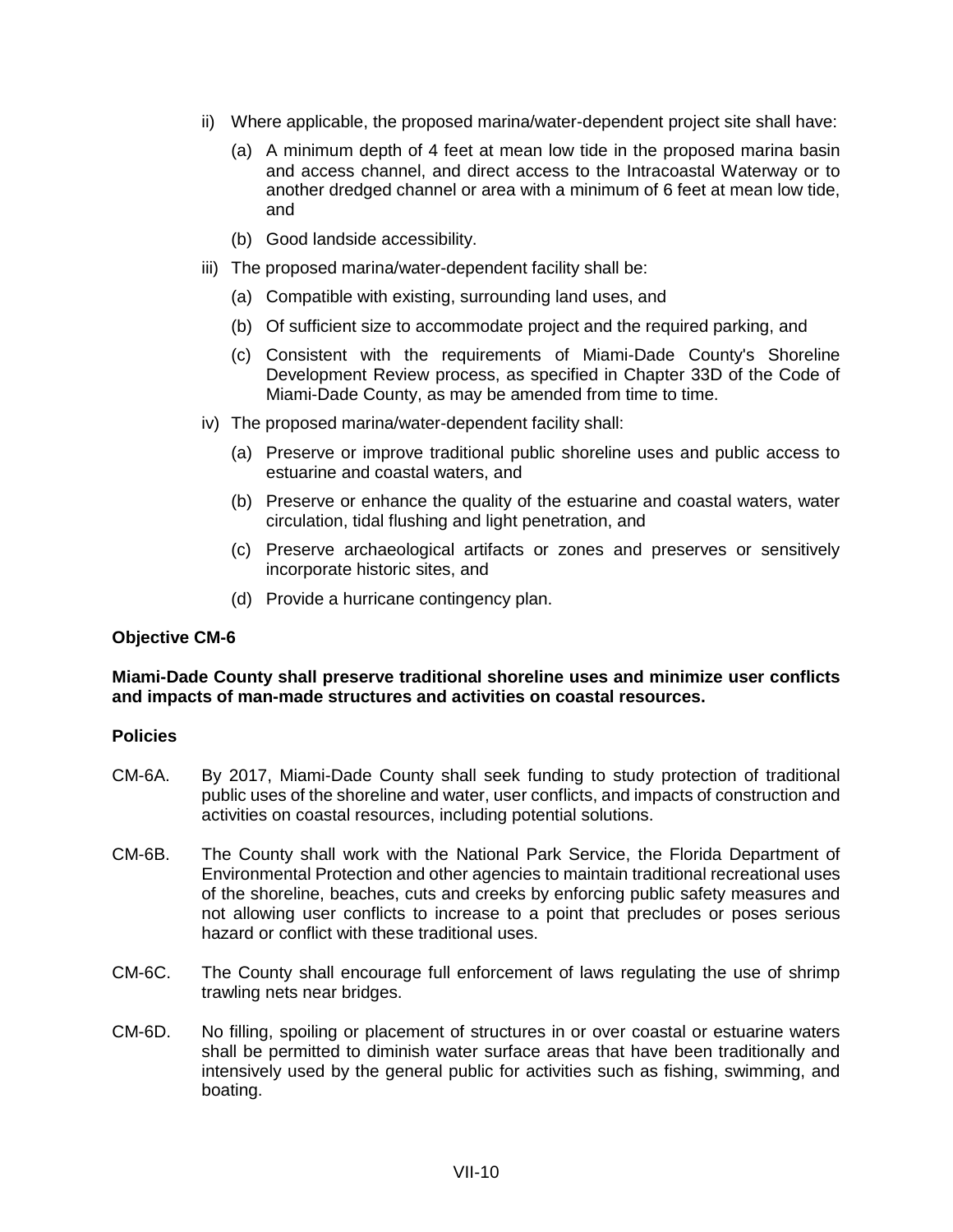- CM-6E. Only those floating or fixed structures which are water dependent and are allowable under all State and local laws shall be permitted in, on, over or upon coastal or estuarine waters.
- CM-6F. No advertisements or signs except Florida Department of Environmental Protection, U.S. Department of the Interior or U.S. Coast Guard approved signs, shall be erected on, over, or upon estuarine or coastal waters.
- CM-6G. All applicable County development review processes, and in coordination with appropriate municipalities, shall require dumpsters, trash transfer stations, gas pumps for automobile fueling, parking lots and all unsightly non-water dependent or water related uses on uplands within the Coastal Area to be placed away from the shoreline, and buffered from view from the water.

# **Improve the public's awareness and appreciation of Miami-Dade County's coastal resources and water-dependent and water-related uses.**

- CM-7A. Signage along major thoroughfares shall direct the public's attention to public shoreline parks with water-dependent or related facilities.
- CM-7B. Miami-Dade County Parks, Recreation and Open Spaces Department shall continue to offer interpretive programs and special events to promote understanding and appreciation of the County's coastal resources by residents and visitors.
- CM-7C. Miami-Dade County shall seek funds for permanent and mobile exhibits or interpretive signage on coastal resources and water-dependent and water-related uses that would enhance public appreciation and awareness of the County's coastal resources and water-oriented opportunities. Public outreach programs including environmental workshops, TV and radio programs and public service announcements should be continued.
- CM-7D. Miami-Dade County shall continue its public involvement in natural areas restoration including removing invasive exotic plant species, reseeding or replanting native vegetation, enhancing habitat, monitoring wildlife, and renourishing dunes in coastal County parks.
- CM-7E. Miami-Dade County shall establish ongoing anti-litter and shoreline cleanup programs in cooperation with municipalities and the private sector. Businesses and civic organizations shall be encouraged to adopt a park, island, or shoreline natural area and keep it clean.
- CM-7F. Miami-Dade County will encourage the Miami-Dade County School Board to continue and expand its existing environmental education programs so that all children in the public school system receive "hands on" exposure to coastal resources.
- CM-7G. To better document the values, and to promote appreciation of Miami-Dade County's natural resources by residents and tourists, the County shall seek to have a study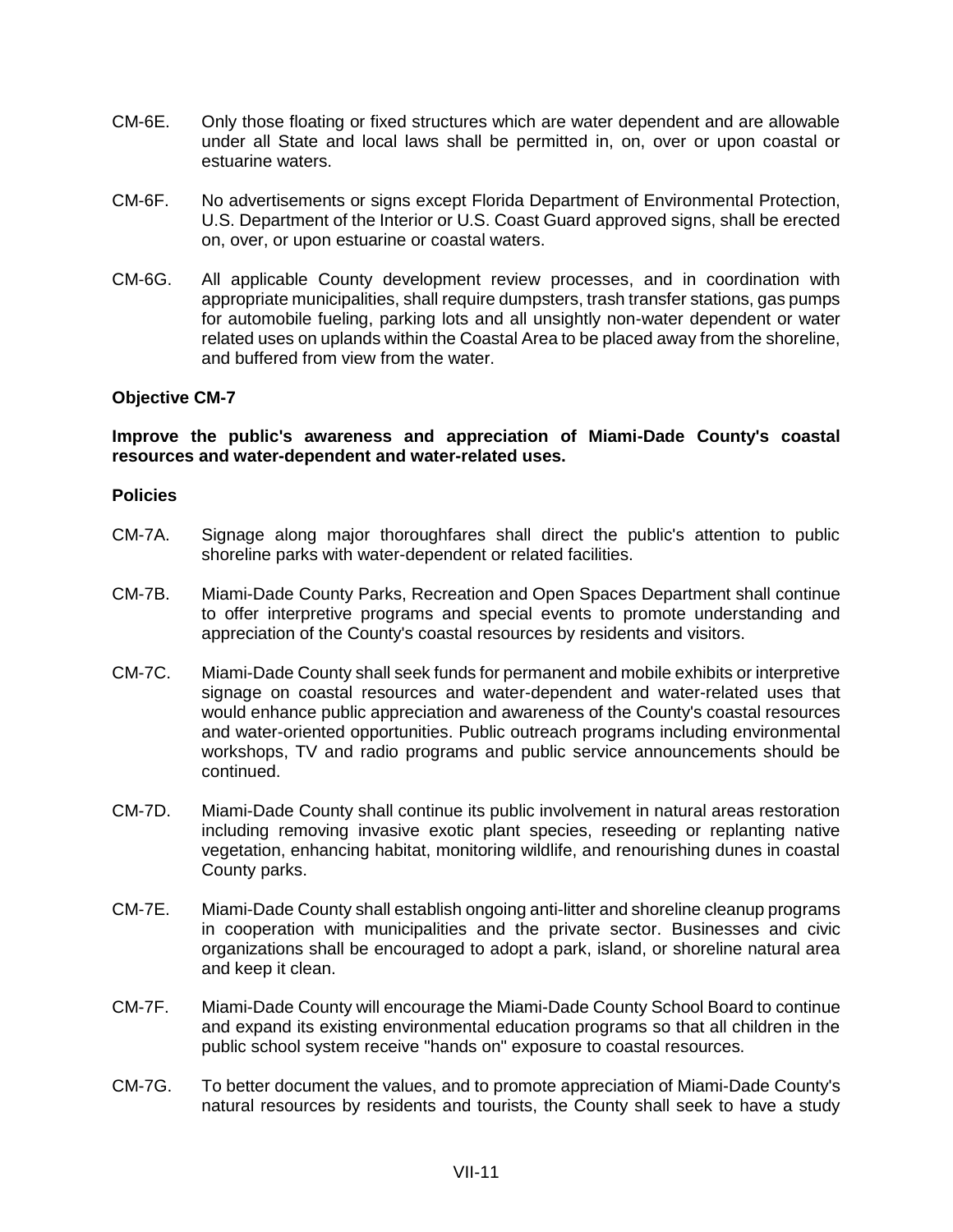conducted to support and sustain tourism, marina, water-dependent and waterrelated uses and to quantify the economic, health, and recreational benefits the community derives from protecting coastal resources and their water-dependent and water-related uses.

#### **Objective CM-8**

**The existing time period required to complete the evacuation of people from flood vulnerable Coastal Areas and mobile homes prior to the arrival of sustained tropical storm force winds shall be maintained or lowered. Shelter capacity within Miami-Dade County shall be increased as necessary to provide a safe haven for storm evacuees.** 

- CM-8A. Miami-Dade County shall annually review and update, if necessary, the hurricane evacuation procedure section of its Comprehensive Emergency Management Plan (CEMP) and maintain or enhance, as necessary, the resources and capabilities of the Miami-Dade Office of Emergency Management to provide effective implementation of the CEMP.
- CM-8B. Miami-Dade County shall request that State government better assist Miami-Dade County with funding emergency planning and operations, including future State funding for the preparation of hazard mitigation and post-disaster redevelopment plans. To reflect the larger scale and complexity of planning, preparation, response, and recovery within large counties, Miami-Dade County shall request the State to revise its current funding distribution formula for natural disaster planning and emergency operations from the present equal distribution of monies between the 67 Florida Counties to a proportionate distribution formula reflecting population.
- CM-8C. Miami-Dade County shall develop a public education program prior to the hurricane season to notify households and operators of hotels, motels or time-share condominiums in flood vulnerable Coastal Areas of their need to evacuate and seek safe shelter in the event of a hurricane. The public education program should also be utilized to disseminate emergency preparedness information. Emergency information shall be printed in the community interest section of the telephone book.
- CM-8D. Miami-Dade County shall encourage its residents to be better prepared and more self-reliant in the event of a hurricane, including planning ahead for early evacuation, sheltering with family or friends living outside evacuation areas, or enrolling in County programs such as the Emergency Evacuation Assistance Program, residential shuttering program, or public safety alert programs.
- CM-8E. Miami-Dade County shall establish and maintain mutual aid agreements and contracts that would facilitate and expedite post-disaster emergency response and recovery.
- CM-8F. If any update of the hurricane evacuation study shows an increase or projected expansion in the time required to safely clear the roadways in and from areas subject to coastal flooding, measures shall be undertaken to maintain the existing evacuation period. These measures may include programming transportation improvements to increase the capacity of evacuation routes, eliminate congestion at critical links and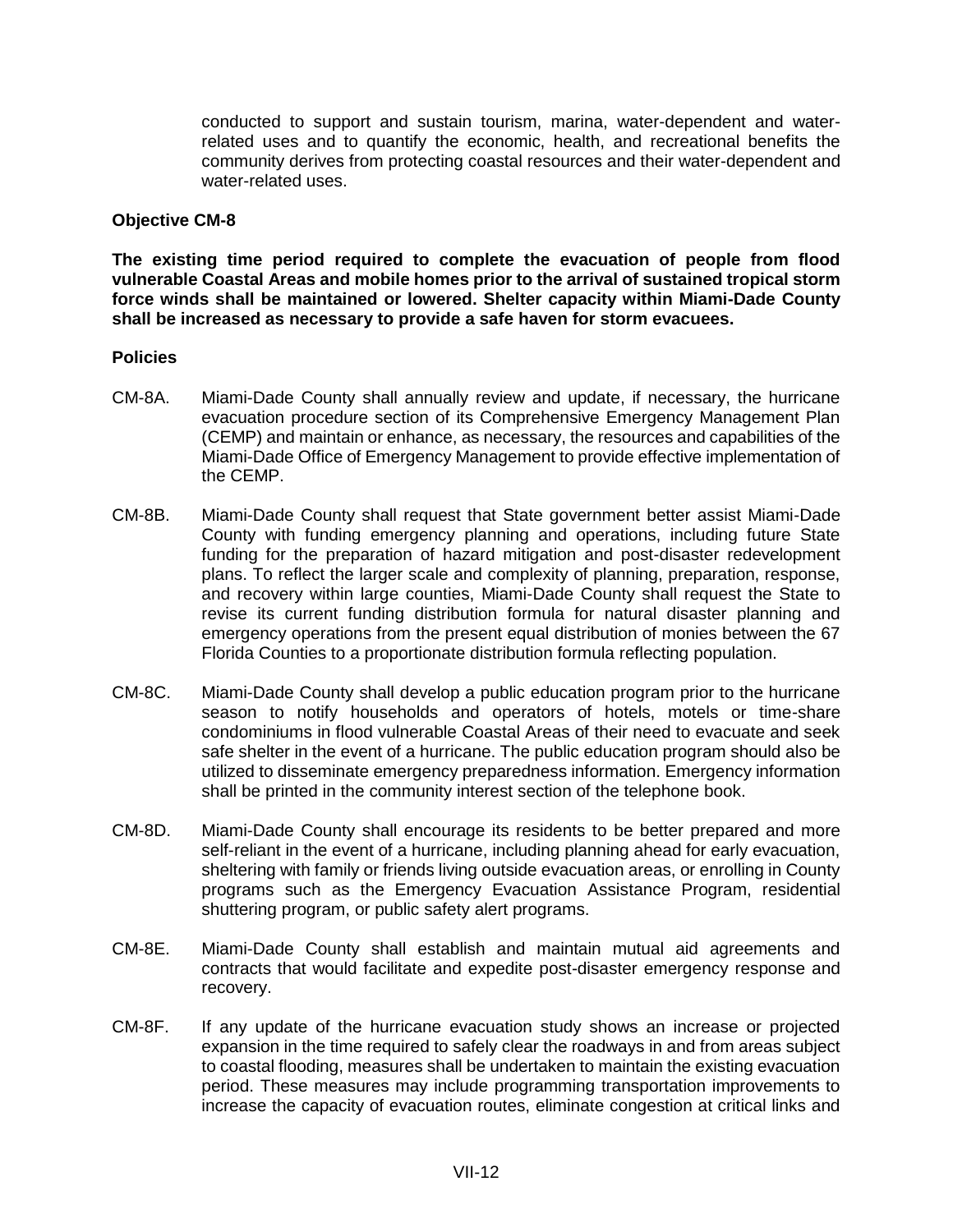intersections, adjust traffic signalization or use directional signage, public information programs, or amendments to the Comprehensive Development Master Plan to reduce permitted densities in the areas subject to coastal flooding.

- CM-8G. The existing network of designated major evacuation routes shall be kept up-to-date utilizing the regional hurricane evacuation study or the best information available to Miami-Dade County.
- CM-8H. The Transportation Improvement Program shall include improvements to roadways that would eliminate severe congestion on major evacuation routes and critical links and intersections. All future improvements to evacuation routes shall include remedies for flooding. All local bridges shall be rated by the Florida Department of Transportation for structural and operational sufficiency. All State and local bridges with unsatisfactory sufficiency ratings shall be programmed for improvements, or where necessary, replacement.
- CM-8I. The Miami-Dade County Transit Agency shall allocate sufficient buses to safely evacuate areas with large concentrations of households without autos such as south Miami Beach. The Office of Emergency Management and Miami-Dade County Transit shall study options for securing drivers.
- CM-8J. The Office of Emergency Management (OEM) shall maintain and annually update a listing of people with special needs to plan for the mobilization required to safely evacuate and shelter those who may need assistance due to physical or medical limitations. All public shelters should be in compliance with the Americans With Disabilities Act of 1990. Special shelters within south, central, and north Miami-Dade County should be medically staffed and equipped for those persons in need.
- CM-8K. Miami-Dade County shall annually evaluate the need for expansion of its shelter capacity and provide for the projected number of hurricane evacuees as determined by the best information available. Existing and proposed future public facilities, such as schools, shall be inventoried to identify and designate additional structures suitable for shelters. Public facilities that are used permanently for public shelters shall be listed, mapped, and publicized.
- CM-8L. Miami-Dade County shall examine incentives for using privately owned buildings for public shelters and incorporate into its emergency plans a strategy for providing postdisaster shelter and temporary housing to large numbers of disaster victims.
- CM-8M. Miami-Dade County shall examine the feasibility of requiring, or adding as an option for new residential construction, a structurally reinforced "safe room" for use as a private storm shelter. For existing residences, Miami-Dade County shall encourage retrofitting a safe room on a voluntary basis. Miami-Dade County shall also explore incentives and other measures to encourage the wind and/or flood hardening of structures.
- CM-8N. No new mobile home parks shall be allowed in areas subject to coastal flooding, as depicted on Figure 13, and any new mobile home parks outside the areas subject to coastal flooding shall include one or more permanent structures in accordance with current and applicable building and construction codes for use as shelter during a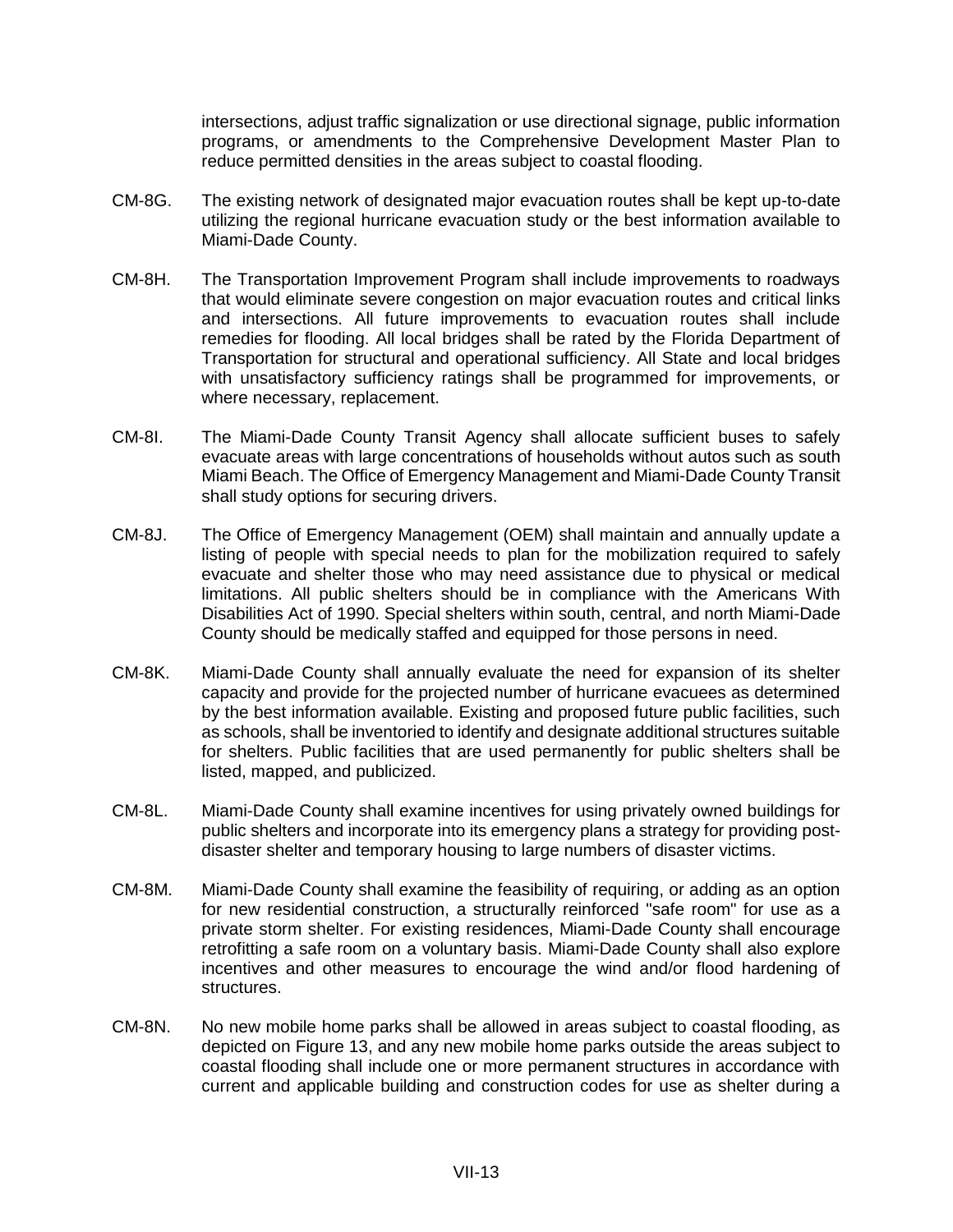hurricane. All mobile home park residents, regardless of their location, shall be advised to evacuate in the event of a hurricane.

CM-8O. Trees susceptible to damage by sustained tropical storm force winds (39 knots) shall be removed from the rights-of-way of evacuation routes and replaced with suitable, preferably native, species. To strengthen trees planted along roadways and reduce future breakage and blowdowns, the County shall implement an ongoing tree maintenance program of regular trimming and fertilizing and encourage other governments responsible for landscaped roadways to adopt similar tree maintenance programs.

#### **Objective CM-9**

**Miami-Dade County shall continue to orient its planning, regulatory, and service programs to direct future population concentrations away from the Coastal High Hazard Area (CHHA) and FEMA "V" Zone. Infrastructure shall be available to serve the existing development and redevelopment proposed in the Land Use Element and population in the CHHA, but shall not be built, expanded, or oversized to promote increased population in the coastal high-risk area.**

- CM-9A. Development and redevelopment activities in the Coastal High Hazard Area (CHHA), and the Hurricane Vulnerability Zone**<sup>1</sup>** shall be limited to those land uses that have acceptable risks to life and property. The basis for determining permitted activities shall include federal, State, and local laws, the pre-disaster study and analysis of the acceptability of various land uses reported in the County's Comprehensive Emergency Management Plan required by Policy CM-10A, when approved, and the following guidelines:
	- i) Discourage development on the CHHA, including the barrier islands and shoreline areas susceptible to destructive storm surge;
	- ii) Direct new development and redevelopment to high ground along the Atlantic Coastal Ridge and inland environmentally suitable lands;
	- iii) Maintain, or reduce where possible, densities and intensities of new urban development and redevelopment within the Coastal High Hazard Area; to that of existing development and zoning;
	- iv) Prohibit construction of new mobile home parks and critical facilities in the Coastal High Hazard Area;
	- v) Prohibit Land Use Plan map amendments or rezoning actions that would increase allowable residential density in the FEMA "V" Zone, the CHHA or on land seaward of the Coastal Construction Control Line (CCCL) established pursuant to Chapter 161, F.S. unless it can be demonstrated that measures will be undertaken to maintain the existing evacuation period in accordance with Policy CM-8F; and,
	- vi) Continue to closely monitor new development and redevelopment in areas subject to coastal flooding to implement requirements of the federal flood insurance program.

**<sup>1</sup>** According to 92.0256, F.A.C., Hurricane Vulnerability Zones are defined as areas delineated in the regional or local evacuation plan as requiring evacuation in the event of a 100-year or category three hurricane event. In Miami-Dade County, the Hurricane Vulnerability Zones are considered Hurricane Evacuation Zones A and B.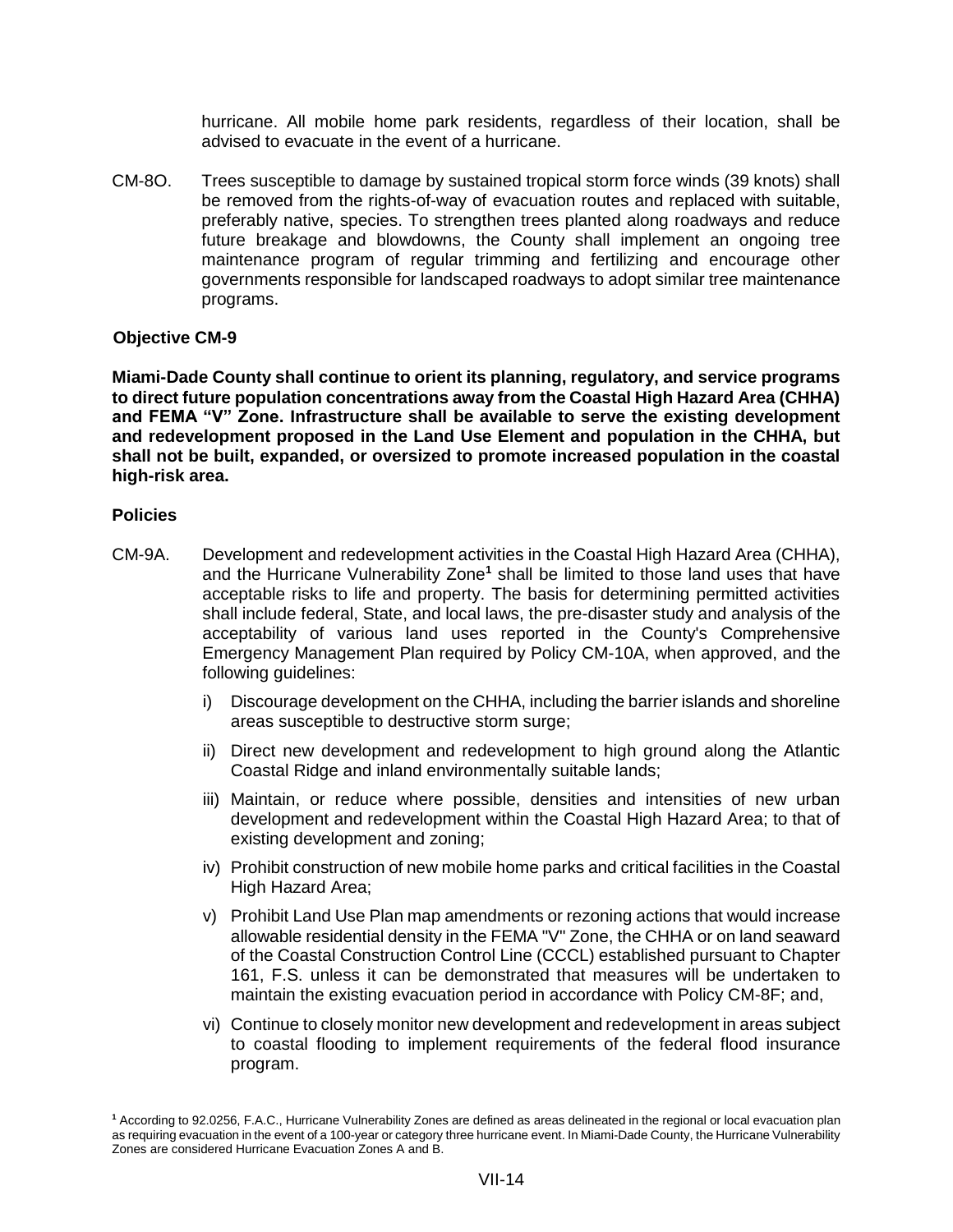- CM-9B. Land use amendments to the Comprehensive Development Master Plan shall not be approved in Coastal High Hazard Areas if they would decrease Levels of Service on roadways below the LOS standards established in the Transportation Element.
- CM-9C. Miami-Dade County shall consider undeveloped land in areas most vulnerable to destructive storm surges for public or private recreational uses and open space, including restoration of coastal natural areas.
- CM-9D. New facilities which must function during a hurricane, such as hospitals, nursing homes, blood banks, police and fire stations, electrical power generating plants, communication facilities and emergency command centers shall not be permitted in the Coastal High Hazard Area and when practical, shall not be located in the Hurricane Vulnerability Zone.
- CM-9E. Land use approvals, or zoning or other development permits or development orders that would allow for the construction or operation of new non-water dependent industrial or business facilities that would generate, use or handle more than 55 gallons of hazardous wastes or materials per year shall be prohibited in the Coastal High Hazard Area unless demonstrated that: no suitable site exists outside of these areas; and appropriate measures will be taken to prevent an accidental release during a storm event. Miami-Dade County shall take steps to ensure that existing County facilities of this type are adequately protected to prevent an accidental release during a storm event.
- CM-9F. Public expenditures that subsidize new or expanded infrastructure that would encourage additional population growth in the Coastal High Hazard Areas shall be prohibited. New public facilities shall not be built in the Coastal High Hazard Area, unless they are necessary to protect the health and safety of the existing population or for the following exceptions: public parks, beach or shoreline access; resource protection or restoration; marinas or Ports; or roadways, causeways and bridges necessary to maintain or improve hurricane evacuation times. Potable water and sanitary sewer facilities shall not be oversized to subsidize additional development in the Coastal High Hazard Area.
- CM-9G. Miami-Dade County shall coordinate with state and federal agencies to secure predisaster funding to reduce vulnerabilities to storm-related hazards. When feasible, expenditure of pre-disaster and post-disaster funding should prioritize vulnerable populations and ensure that social cohesion and neighborhood integrity is maintained.
- CM-9H. Miami-Dade County shall adopt and enforce floodplain management regulations that are consistent with, or more stringent than, applicable sections of 44 C.F.R. Part 60 and enforce flood-resistant construction requirements in the Florida Building Code. Further, Miami-Dade County shall take steps to attain a rating of Class 4 or better in the Community Rating System through the Federal Emergency Management Agency.
- CM-9I. All construction activities seaward of the coastal construction control line established pursuant to s. 161.053, F.S. shall be consistent with relevant sections of Chapter 161, F.S. and the Florida Building Code.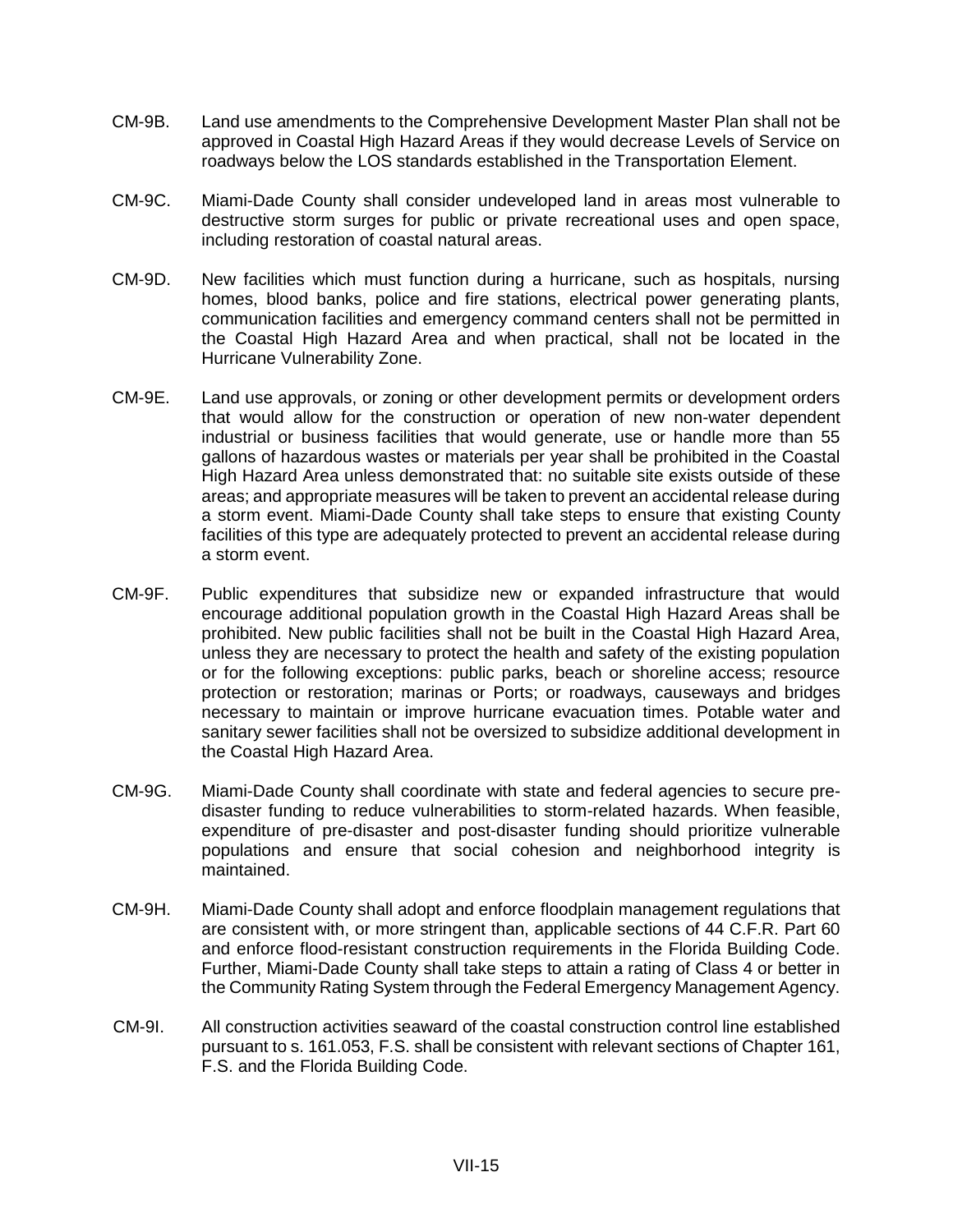**Reduce the exposure of life and property in Miami-Dade County to hurricanes through the planning and implementation of pre-disaster hazard mitigation measures. Pre-disaster planning for post-disaster redevelopment shall direct population concentrations away from the undeveloped designated Coastal High Hazard Areas and away from identified high-risk areas during post-disaster redevelopment.** 

- CM-10A. Miami-Dade County shall update its Comprehensive Emergency Management Plan every two years to provide comprehensive pre-disaster planning for pre- and postdisaster activities, development, and redevelopment.
- CM-10B. During pre-disaster planning, hazard mitigation proposals shall be developed by Miami-Dade County in conjunction with other agencies and, where appropriate, included in the Comprehensive Emergency Management Plan or the Comprehensive Development Master Plan.
- CM-10C. Prior to post-disaster redevelopment, sources of funds to reconstruct, relocate, or construct new public buildings and infrastructure, consistent with Policy CM-9F, shall be identified to support and expedite the demands generated by post-disaster reconstruction.
- CM-10D. Applications for comprehensive plan amendments, rezoning, zoning variances or subdivision approvals for all new development in areas subject to coastal flooding shall be reviewed for emergency evacuation, sheltering, hazard mitigation, and postdisaster recovery and redevelopment.
- CM-10E. During pre-disaster planning, Miami-Dade County shall determine the feasibility of relocating public buildings and infrastructure away from the Coastal High Hazard Area and Hurricane Vulnerability Zone, particularly the FEMA "V" Zone, except as provided in Policy CM-9F. The County shall develop a formal process and guidelines for evaluating alternatives to the replacement or repair of public facilities damaged by hurricanes such as abandonment, relocation, or repair and reconstruction with structural modifications. The costs; environmental impacts; mitigative effects; community impacts; economic development issues; employment effects; legal issues; consistency with state, regional and local plans; time period for implementation; and availability of funds should be evaluated for each alternative.
- CM-10F. The Coastal High Hazard Area (CHHA) and Hurricane Vulnerability Zone (HVZ) boundaries shall be delineated on–maps for the unincorporated areas as public information maintained by Miami-Dade County. The CHHA shall be identified using the Sea, Lake, Overland Surges from Hurricanes (SLOSH) model and shall be depicted as one of the maps in the Future Land Use Map series. Geographic Information Systems (GIS) and other forms of mapping will be used for the purpose of public information and government planning, administration, emergency management, zoning, and location of public facilities and services in the unincorporated areas of Miami-Dade County. This mapping shall be maintained by the Department of Regulatory and Economic Resources, the Office of Emergency Management, and other appropriate departments and updated as needed. The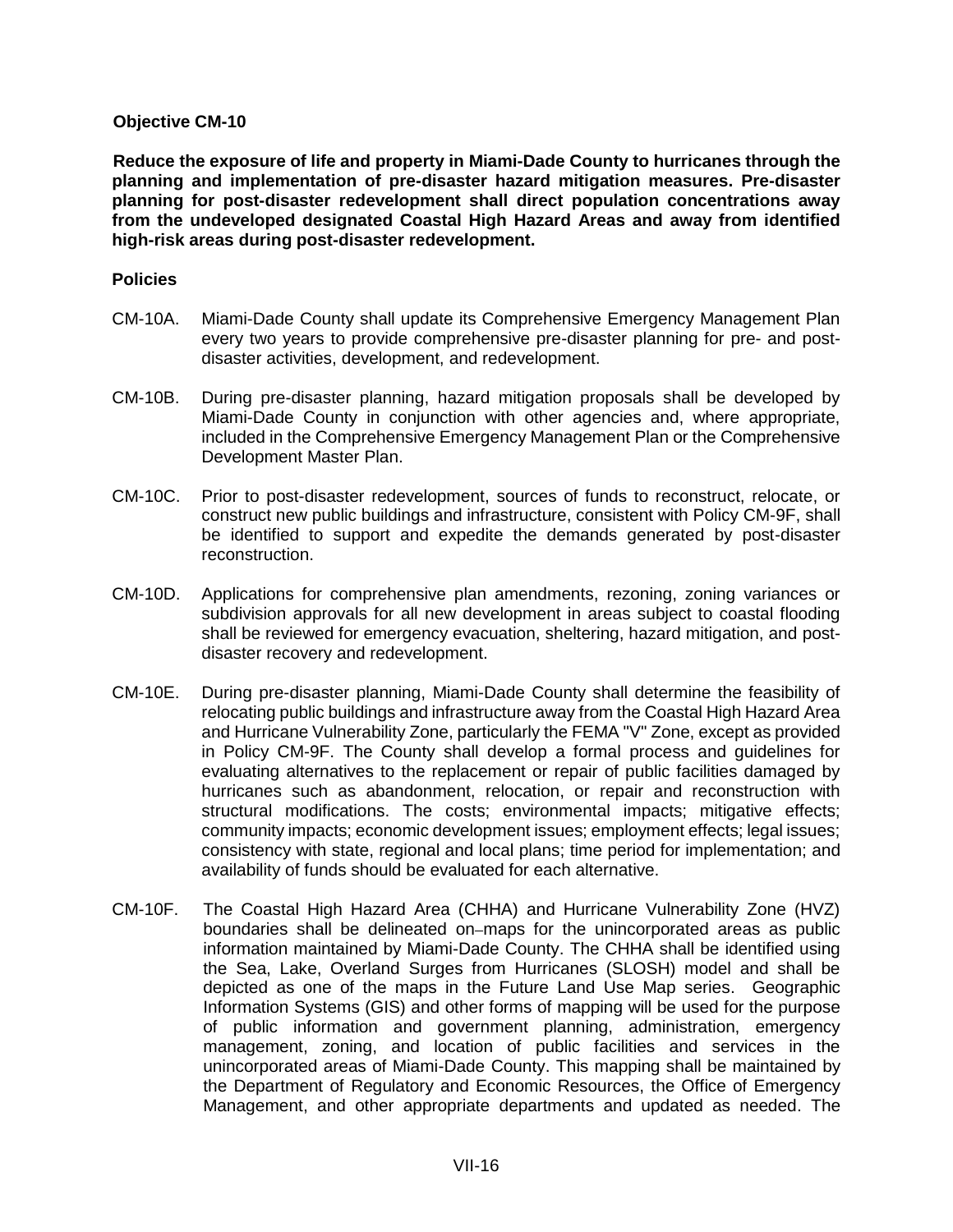SLOSH model shall be used to identify the Coastal High Hazard Areas. The Office of Emergency Management shall manage and update the SLOSH model and hurricane evacuation studies for Miami-Dade County and shall work with the South Florida Regional Planning Council to ensure that such maps and studies are done in a consistent manner, and that the methodology used for modeling storm surge is that used by the National Hurricane Center.

- CM-10G. In advance of major storms, Miami-Dade County shall identify and map areas in coordination with the Florida Department of Environmental Protection suitable and unsuitable for post-disaster relief staging areas, debris storage, disposal or burning. Debris shall not be located in wellfield protection areas, wetlands, parklands with adjacent natural areas, Natural Forest Communities, historic sites, and designated or known archaeological sites as determined by the County archaeologist, or other areas identified as unsuitable for such activities. Debris shall not be burned in the airsheds of Biscayne National Park and Everglades National Park.
- CM-10H. Miami-Dade County shall request the South Florida Water Management District (SFWMD), the U.S. Army Corps of Engineers, and the Federal Emergency Management Agency (FEMA) to develop interactive computer modeling capabilities between the Sea and Lake Overland Surge from Hurricanes (SLOSH) and inland flood models.
- CM-10I. Miami-Dade County shall seek funds to conduct a comprehensive marine hurricane contingency study to:
	- i.) Describe what owners in all the major public and private marinas in Miami-Dade County expect to do with their boats in the event of a hurricane;
	- ii.) Identify areas of potential conflicts and needs;
	- iii.) Recommend appropriate solutions, such as emergency mooring systems;
	- iv.) Seek coordinated and multi-jurisdictional adoption and enforcement of the recommended solutions, and if applicable;
	- v.) Seek funding to implement capital improvement projects.
- CM-10J. All facilities subject to DERM's annual marine facilities operating permit shall provide as a part of their renewal a hurricane contingency plan.
- CM-10K. Miami-Dade County should evaluate potential risks to historic and archaeological resources from sea level rise and natural disasters and implement strategies to increase the resilience of these resources.

# **Objective CM-11**

**During post-disaster recovery and redevelopment, Miami-Dade County shall implement its Comprehensive Emergency Management Plan (CEMP) and applicable CDMP policies and assist hurricane damaged areas with recovery and hazard mitigation measures that reduce the potential for future loss of life and property.**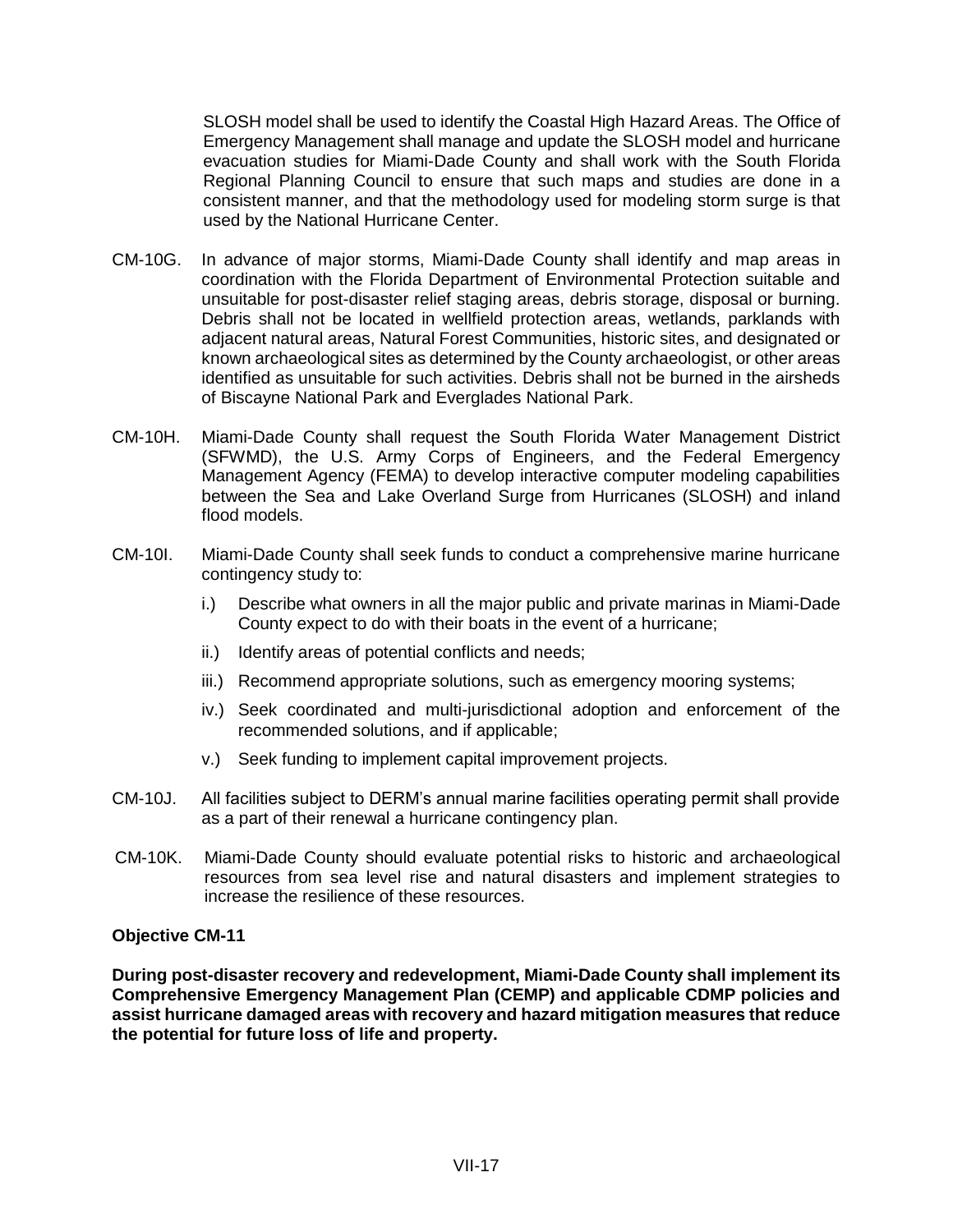# **Policies**

- CM-11A. To facilitate post-disaster recovery and redevelopment following a major hurricane and consistent with available personnel and funding, Miami-Dade County shall implement the County's Comprehensive Emergency Management Plan as updated pursuant to Policy CM-10A.
- CM-11B. During post-disaster recovery periods, the Miami-Dade County Public Works and Waste Management Department, the Office of Emergency Management, the Department of Regulatory and Economic Resources and other appropriate agencies shall identify damaged areas requiring rehabilitation or redevelopment; implement the redevelopment plan along with public input to reduce or eliminate future exposure of life and property to future disasters; analyze and recommend to the County Commission hazard mitigation options for damaged areas and public facilities; and recommend amendments, if needed, to the Miami-Dade County Comprehensive Development Master Plan.
- CM-11C. If an area in need of major post-disaster redevelopment is determined to be a highrisk area for development, permitted post-disaster densities and intensities shall not exceed the permitted pre-storm densities and intensities.
- CM-11D. Miami-Dade County shall give priority to the public acquisition of properties in the HVZ and, in particular, in the CHHA that have been destroyed as a result of a hurricane. Miami-Dade County shall identify and encourage potential federal and state acquisition programs to assist with the purchase of these properties and for possible relocation of facilities on these properties to outside of the CHHA.
- CM-11E. During post-disaster redevelopment, structures which suffer repeated damage to pilings, foundations, or load bearing walls shall be required to rebuild landward of their present location and/or be structurally modified to meet current building codes.
- CM-11F. During post-disaster redevelopment the capacities of evacuation routes shall be improved through redesign and reconstruction of the street network, signage, and expansion of public transportation systems and services.

#### **Objective CM-12**

#### **Protect, preserve, and sensitively reuse historic resources and increase the number of locally designated historic sites and districts and archaeological sites and zones in the coastal area.**

- CM-12A. In addition to the policies contained in the Land Use Element, the County shall establish performance standards for the development and sensitive reuse of historic resources in the Coastal Area.
- CM-12B. The County shall work with the appropriate municipalities to ensure that historic structures included within designated historic districts are not destroyed unless they are damaged by a hurricane or otherwise rendered beyond reasonable use and repair.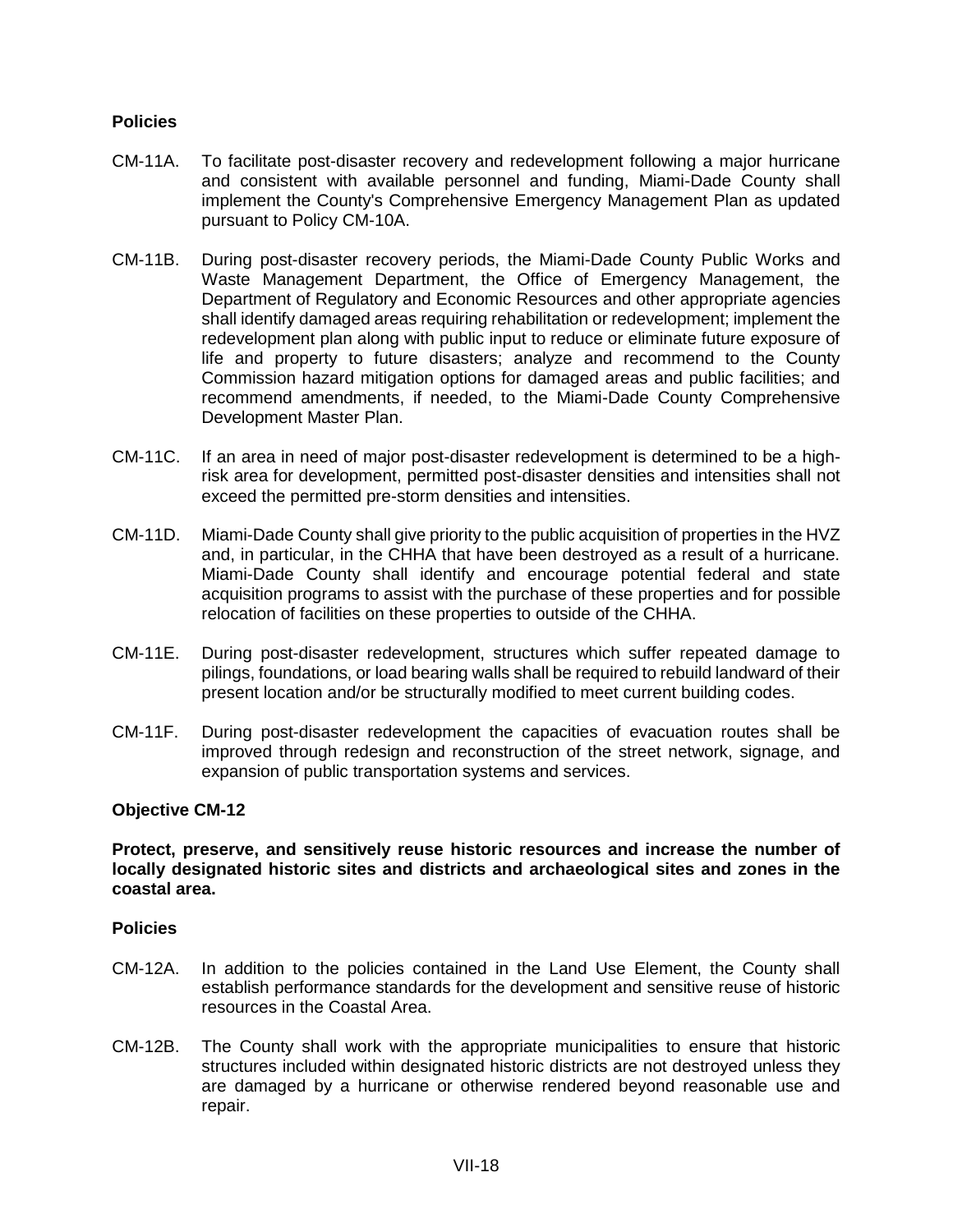CM-12C. The County shall improve the protection of historic resources from the damage caused by natural disasters and recovery operations by implementing pre- and poststorm hazard mitigation measures and code enforcement.

# **Coastal Management Monitoring Program**

The Coastal Management Element contains the following monitoring measures:

# **Objective CM-1. Coastal Wetlands and Living Marine Resources Monitoring**

The monitoring measure for this Objective will be to report the net change in coastal wetland area within Miami-Dade County. A second measure will be to report the net change in total area of submerged aquatic vegetation and/or hard bottom communities. The third measure will be the number of enforcement cases initiated that involved significant coastal wetland and marine resource impacts.

# **Objective CM-2. Beaches and Dunes and Offshore Reef Communities**

The monitoring measure for this Objective will be to report area of restored beaches, expanded dune system and artificial reef sites, and the number of designated environmental protection areas.

# **Objective CM-3. Coastal and Estuarine Water Quality and Sediment Monitoring**

The monitoring measure for this Objective will be that Miami-Dade County, in cooperation with State and federal agencies, will continue to develop water quality antidegradation targets. A second measure will be the number of pollution exceedances of water quality standards. A third measure will be the number and duration of occurrences of algal blooms and chlorophyll.

# **Objective CM-4. Wildlife and Wildlife Habitat Protection and Restoration**

The monitoring measure for this Objective that focuses on wildlife will be the number of initiated wildlife and habitat studies and significant actions to implement regulations to protect coastal wildlife and habitat. A second measure will be the acreage of coastal habitat restored and the estimated number of species that may utilize them.

# **Objective CM-5. Water-dependent, Water-related, and Publicly Accessible Uses of Beaches and Shores**

The monitoring measure for this Objective will be to report significant changes in the amount of shoreline devoted to water-dependent, water-related, and publicly accessible uses. A second measure will be the number of projects in the Shoreline Development review process which include public access.

# **Objective CM-6. Preserving Traditional Shoreline Uses and Minimizing User Conflicts and Impacts of Man-made Structures**

The monitoring measure for this Objective will be to report significant changes in traditional shoreline uses, user conflicts, and construction impacts.

# **Objective CM-7. Public Awareness and Appreciation of Coastal Resources and Water-Dependent, Water-Related Uses**